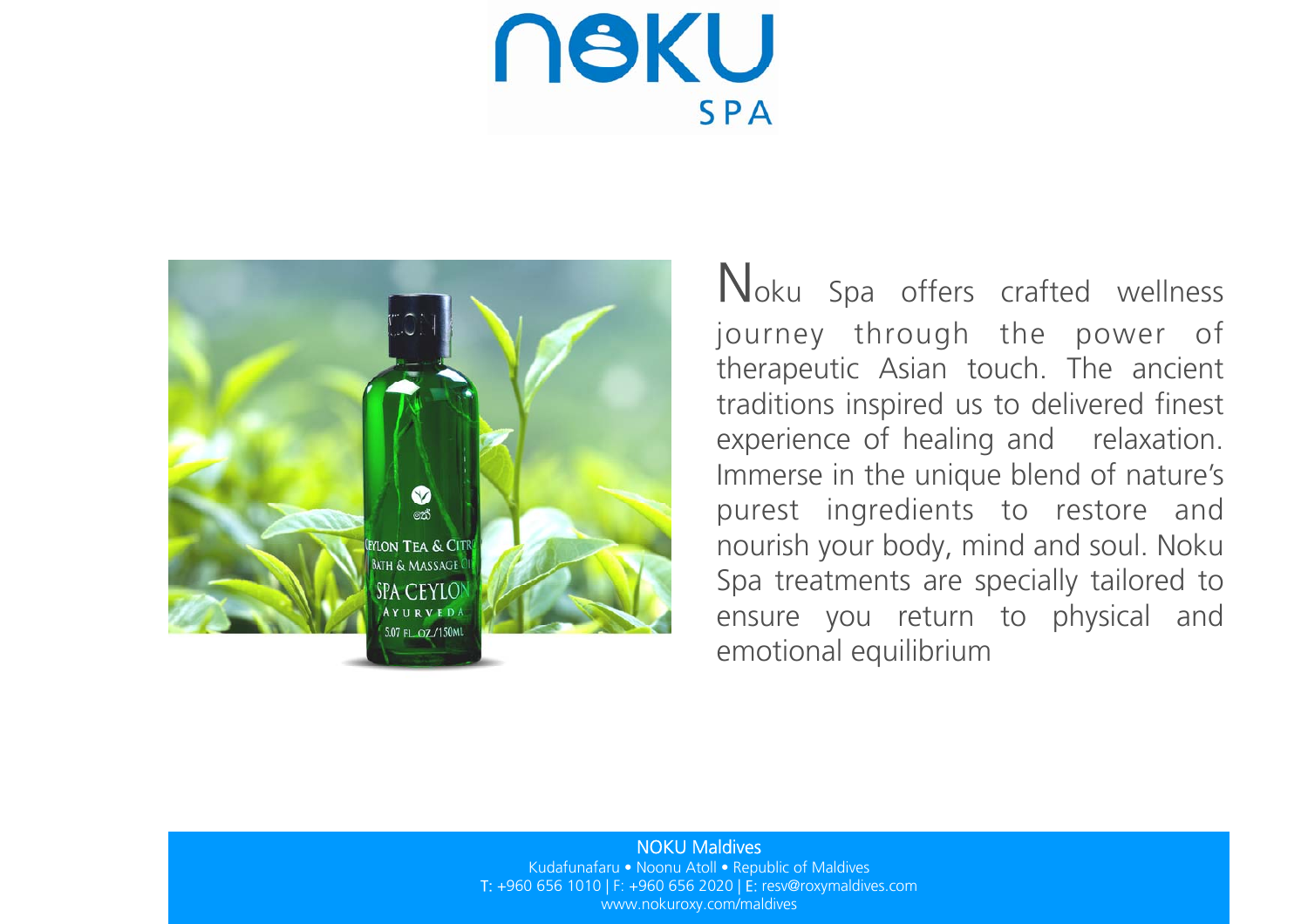**NSKU** SPA

# Noku Signature

### Noku Couple Retreat

150 Minutes US\$ 555 per couple

Celebrate fascinating journey with your companion in our private suites with pool. The journey will start with aromatherapy foot rituals followed with sensual sandalwood rose body polish and zing into passionate bath with purifying refreshment. Signature massage then performed for your total relaxation with face cleansing to leave you refresh and rejuvenate.

### Noku Signature Rituals

120 Minutes US\$ 265 per person

A signature ritual has been perfectly crafted around our Asian concept. This beautiful treatment will begin with aroma foot rituals which involve water as it's one of healing element of nature. Followed by body cocoon therapy and signature massage which tailored special for your therapeutic needs and end with heavenly head and scalp massage.

### Noku Signature Massage

90 Minutes US\$ 185 per person

Based on philosophy of Asian concept, your treatment will be customizing to suit your unique therapeutic needs. A combination of India, Japanese and Bali technique will maintain physical, mental and emotional well-being

> All above prices are in US Dollars and are subject to 10% Service Charge plus 12% T-GST Prices may change without prior notice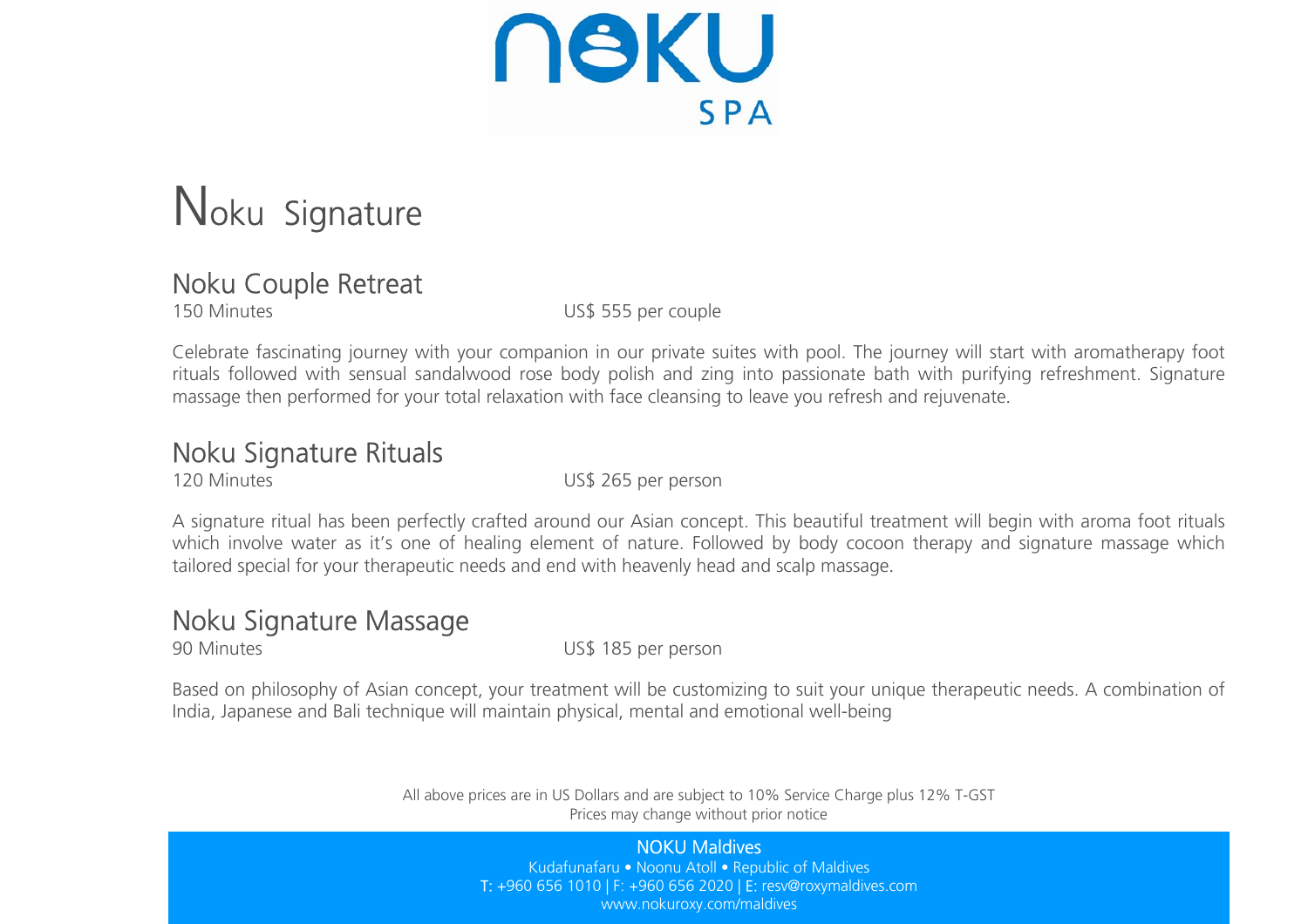**NSKU SPA** 

# Body Therapy Rituals

### Energy Booster

120 Minutes **120 Minutes US\$ 245 per person** 

Combination of body exfoliation and aromatherapy massage to restore your equilibrium and awaken your senses. An energizing body exfoliation will start the treatment followed by relaxing body massage. Foot remedy then performed to increase energy level of the body.

### Stress Reliever

120 Minutes US\$ 245 per person

Experience the power of blissful treatment which melt away daily stress of life and bring it back to harmonious balanced. Enjoy moisturizing body exfoliation to remove dead skin followed by relaxing massage with range of aromatic oils. Complete the experience with hydrating facial for best result of your treatment.

### Sun Cooling Therapy

120 Minutes US\$ 245 per person

To soothe the sun kissed skin, this cooling therapy is the finest way to experience the soothing power of nature. Lavender body compress and nourishing fresh cucumber will help to soothe your skin whilst blissful foot remedy is performed by our professional therapist. Soak in luxurious infuse bath and the rituals will end by application of aloe cooling gel and scalp massage.

> All above prices are in US Dollars and are subject to 10% Service Charge plus 12% T-GST Prices may change without prior notice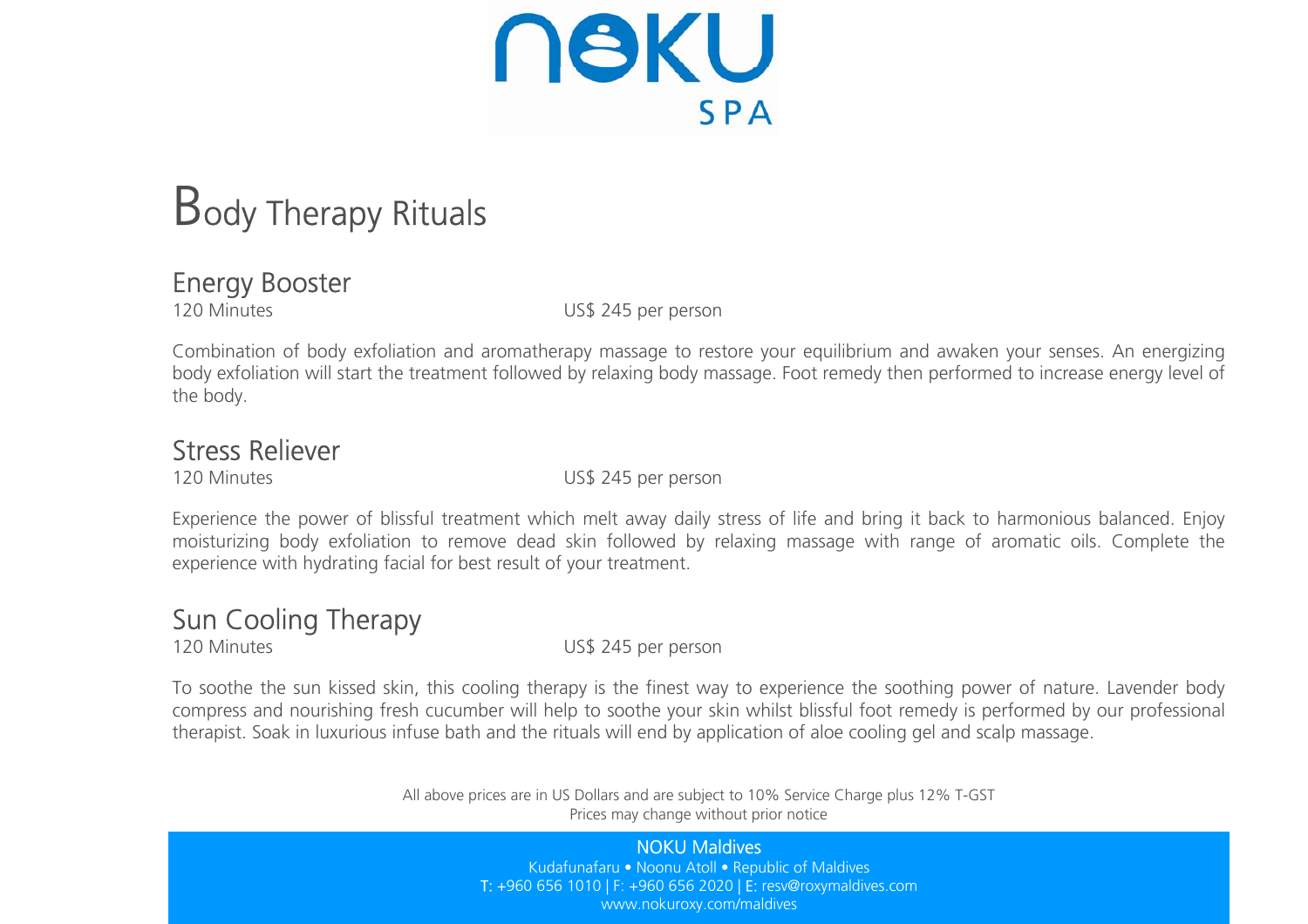

### Detox Therapy

120 Minutes US\$ 245 per person

The treatment will activate the circulation, increase metabolic rate, relieve muscle ache and promote healthier and youthful appearance. Detoxifying treatment started with body exfoliation followed by charcoal body wrap. This wrap will help to relieve muscular pain and at the same time increase circulation and improve your metabolism. Detoxifying massage with scalp then performed at the end of the treatment to compete the detox journey.



All above prices are in US Dollars and are subject to 10% Service Charge plus 12% T-GST Prices may change without prior notice

#### NOKU Maldives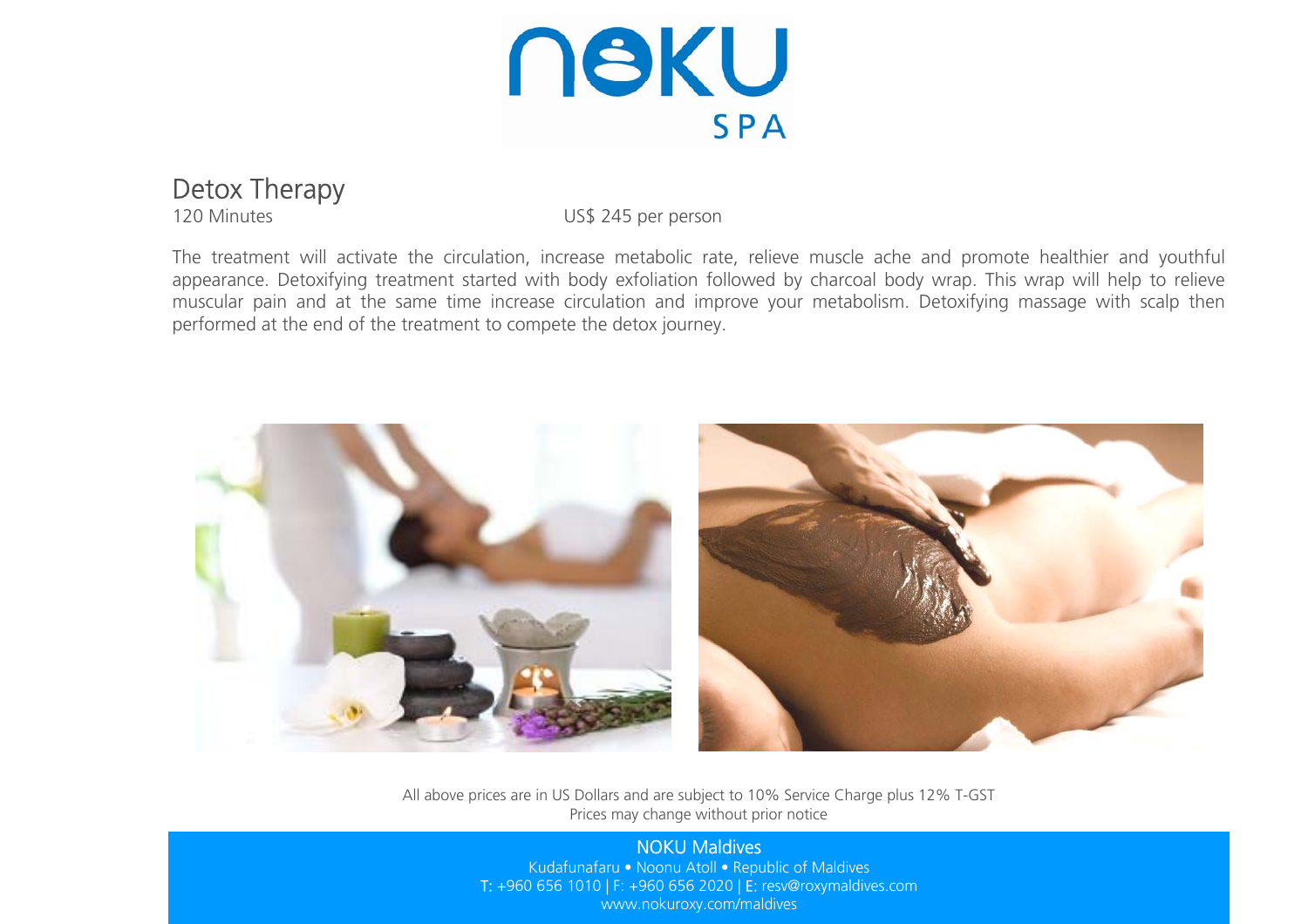

# Asian Touch Ritual

### Maldivian Sand Massage

90 Minutes US\$ 175 per person

Drawn from the Maldivian sand treatment this massage incorporates Ayurveda cleansing gel with soft sand to exfoliate and nourish the skin. Our unique coral sand is natural exfoliator to pamper your body with its abundant natural mineral resources. Applied in firm rhythmic stroke this is a uniquely beautiful massage.

### Warm Stone Massage

60 / 90 Minutes US\$ 135 / US\$ 175 per person

It is believed that Basalt rock, created from the magma of volcanos holds the earth and fire healing elements, this stone massage therapy will help to expand your blood vessels which encourage blood flow throughout the body, ease muscle stiffness and melt away the tension. Warm stone has a sedative effect that can relieve chronic pain, reduce stress and promote deep relaxation.

### Asian Head Massage

60 / 90 Minutes US\$ 135 / US \$175 per person

Inspired from ancient healing system of Ayurveda, this shoulder, neck, back, arm and scalp massage is designed to relieve symptoms of anxiety and depression, relieve sleeplessness and renew energy level. Ayurveda herbal poultices filled with aromatic herbs is dipped in warm coconut oil then used on scalp massage for hair and flawless relaxation.

> All above prices are in US Dollars and are subject to 10% Service Charge plus 12% T-GST Prices may change without prior notice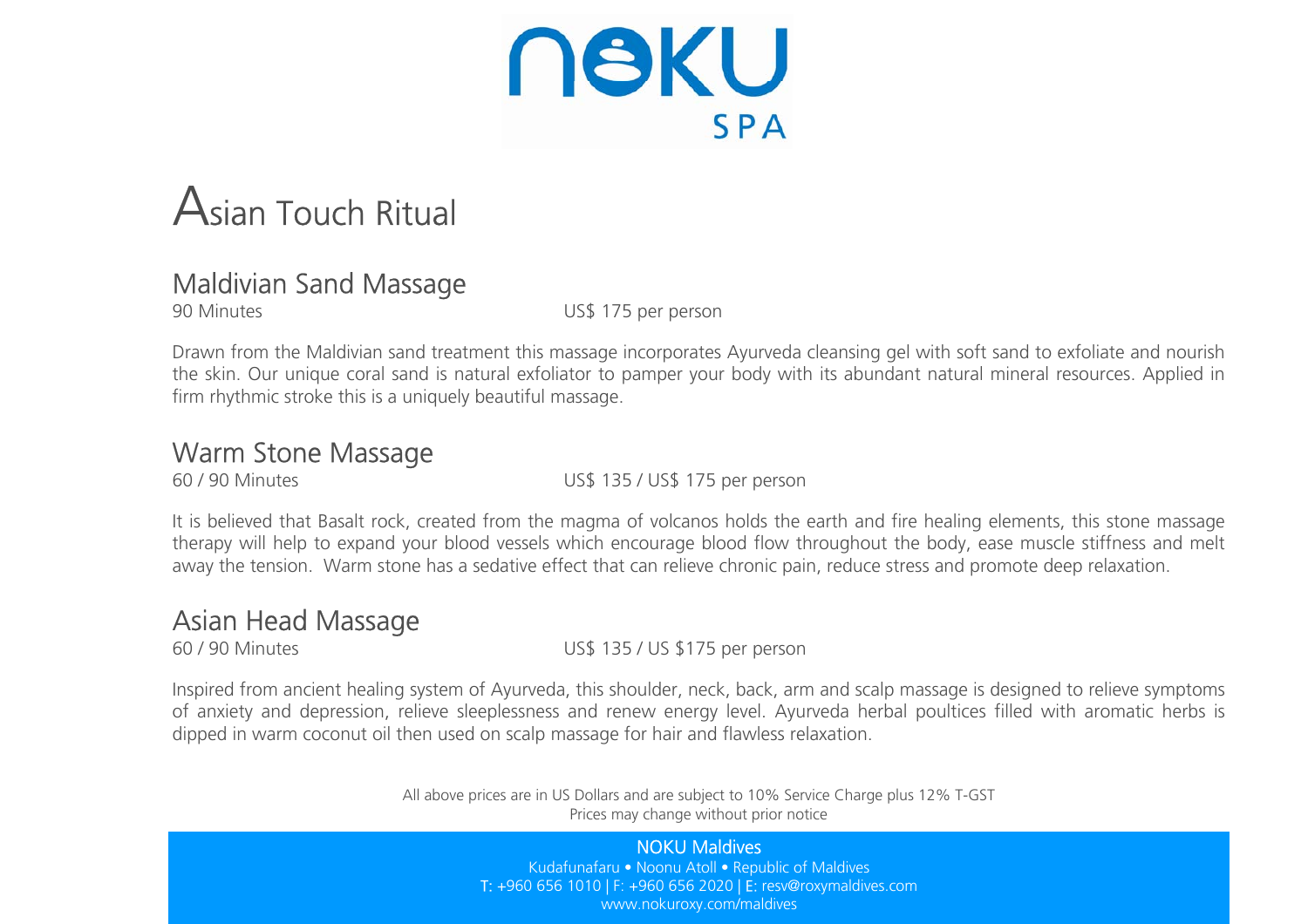

### Balinese Massage

60 / 90 Minutes US\$ 125 / US\$ 165 per person

Centuries of experience has blended massage techniquesto stimulate blood flow and increase oxygen level on the body by incorporating gentle stretch, acupressure, and reflexology with aromatherapy massage oil to bring sense of wellbeing, calm the mind and profound relaxation.

### Aromatherapy massage

60 / 90 Minutes US\$ 125 / US\$ 165 per person

Wash away your stress with gentle movement's blend with choice of aromatherapy oils that will incorporate into a personalized massage to provide and exquisite inhalation experience.

## **Shiatsu Massage**<br>60/90 Minutes

US\$ 125 / US\$ 165 per person

With a history of over 2,000 years the healing art of Japanese body work to bring together finger pressure massage technic with the theoretical framework of traditional Chinese medicine. Performed without oil and using gentle pressure of fingers, palm, thumbs and assisted stretching will stimulates the energy meridians of the body.

### Asian Foot Massage

60 Minutes US\$ 125 per person

Choose from different massage method to stimulate the circulation to relieve aches and fatigue.

All above prices are in US Dollars and are subject to 10% Service Charge plus 12% T-GST Prices may change without prior notice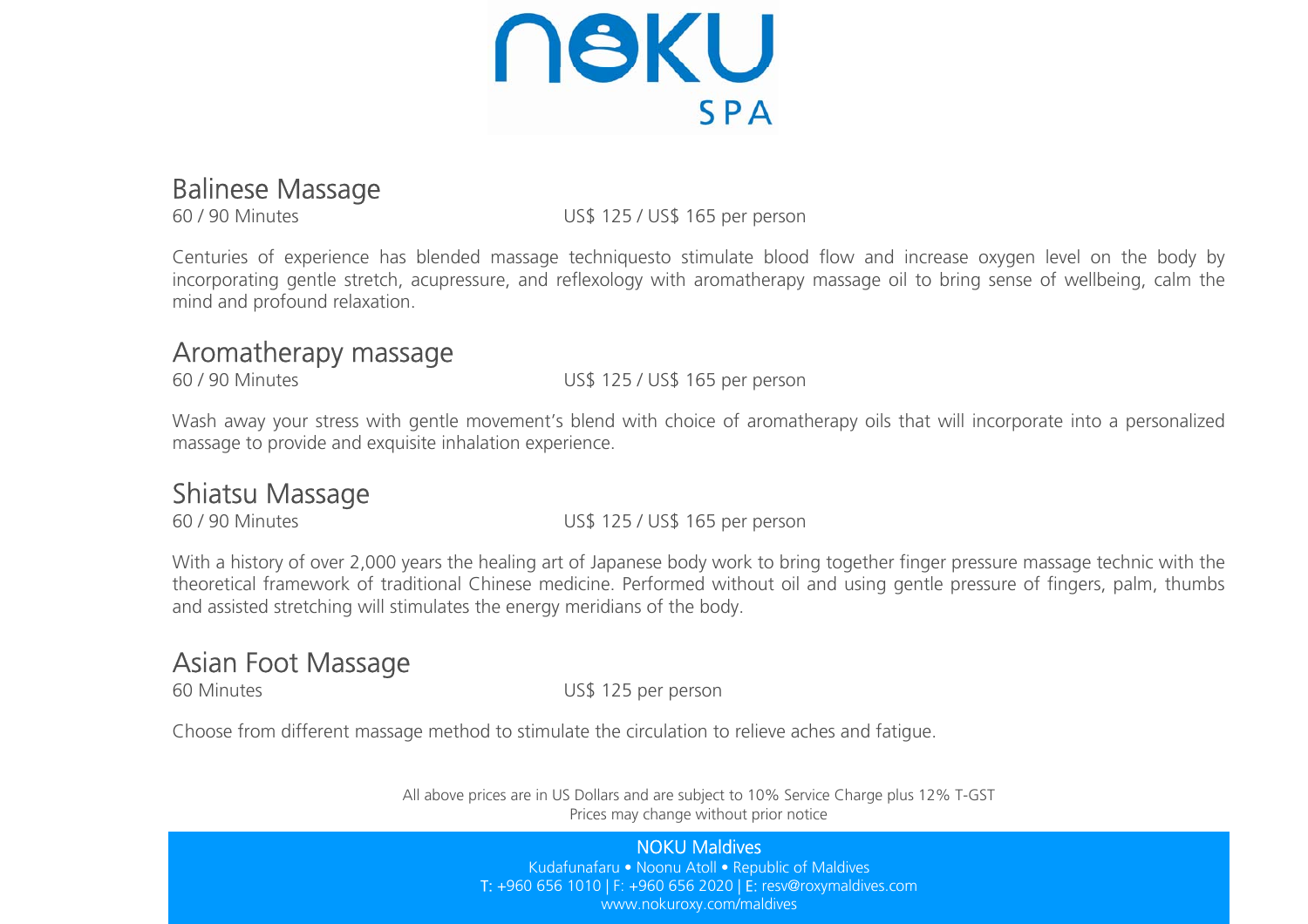

### Back, Neck & Shoulder

30 Minutes US\$ 70 per person

For those who would like to spend more time on this high stress area. It's is also a way to restore you wellbeing after the exhaustion of long travel.



All above prices are in US Dollars and are subject to 10% Service Charge plus 12% T-GST Prices may change without prior notice

#### NOKU Maldives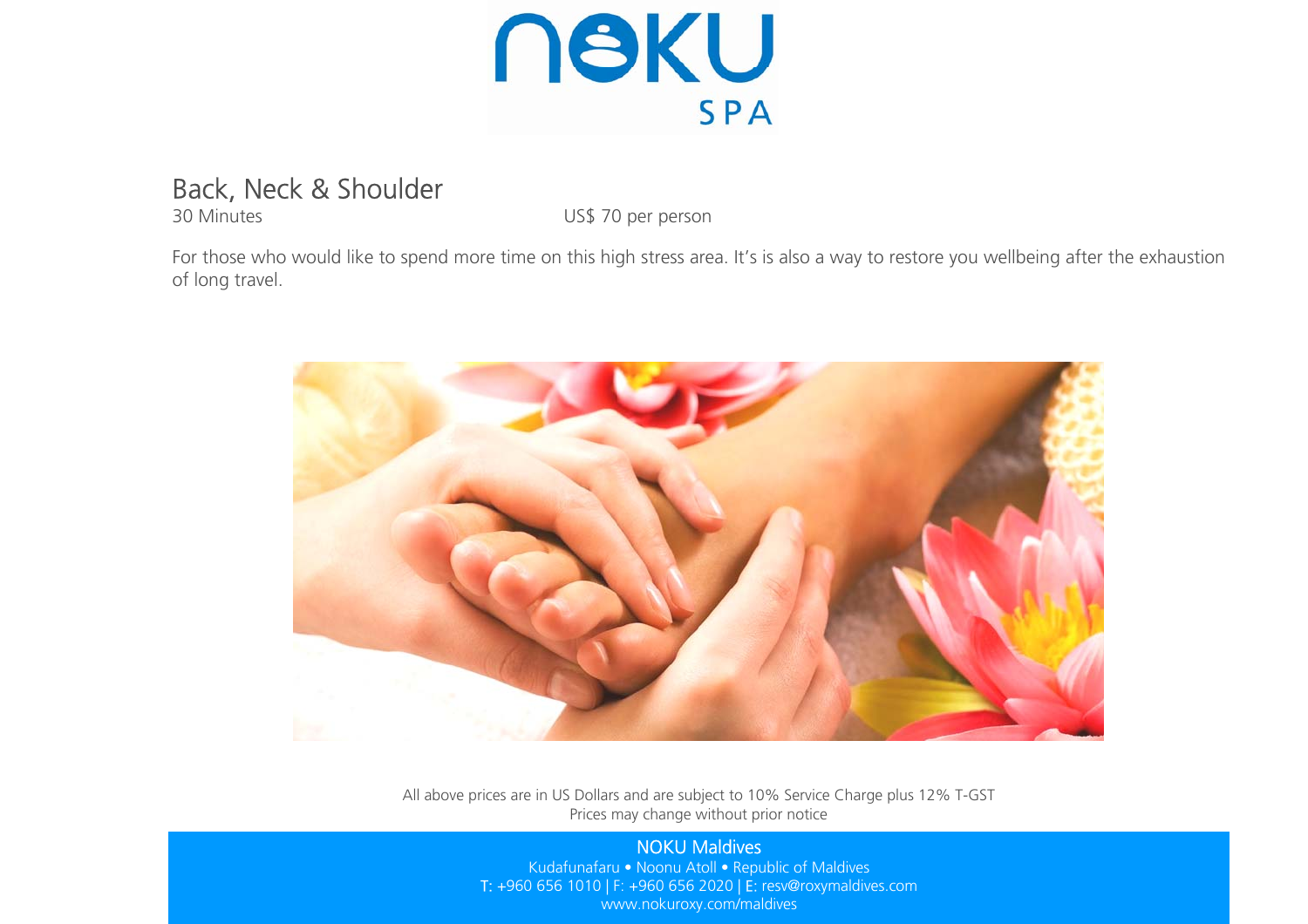**NSKU SPA** 

# Face Retreat

### Natural Facial

60 minutes US\$ 145 per person

Be embraced by fresh ingredient offered by nature to restore the equilibrium and deliver a Nutrient burst to your skin. This pure treatment is suitable for all skin types and will help to refresh and hydrate your skin.

### Ayurveda Radiance Facial

75 minutes US\$ 160 per person

Ideal way to revitalizing your facial skin and help to refresh tired skin, give it naturally brighter and radiance appearance. Formulated from jasmine extract will boost the oxygen circulation in the skin, improve skin tone and help to prevent formation of darkening cells and leave your skin fresh and hydrate.



All above prices are in US Dollars and are subject to 10% Service Charge plus 12% T-GST Prices may change without prior notice

#### NOKU Maldives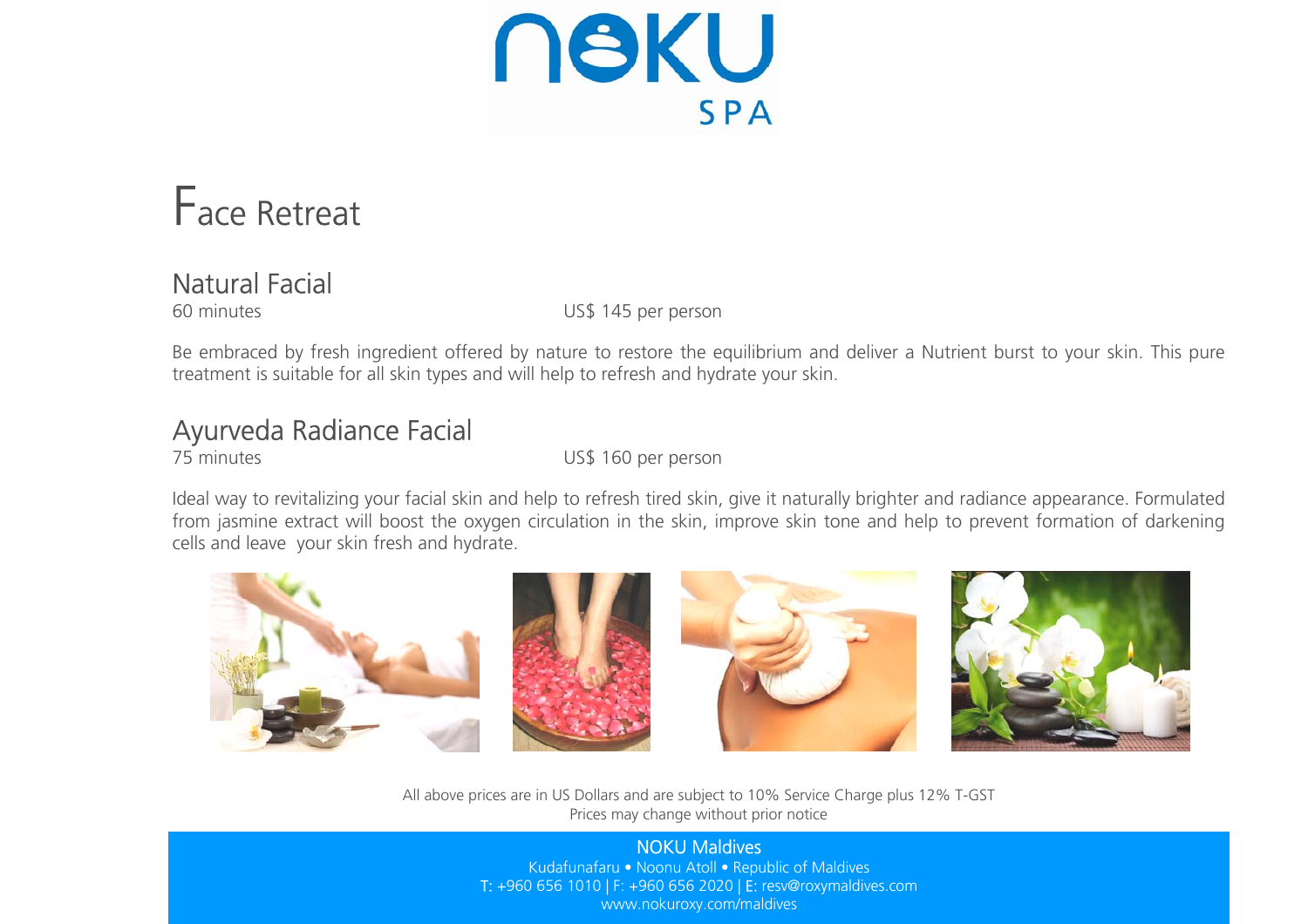**NSKU SPA** 

## Time For Him

### Make Him Relax

90 minutes US\$ 210 per person

Feel the release of tension and melt away with the deep relaxation of long stroking movement, deep palm pressure and elbow pressure point techniques. Follow with an express facial reformed to wash away the roughness and rejuvenate your skin.

### For His Skin

90 minutes US\$ 210 per person

It's an escape treatment which starts with body scrub followed by creamy body mask to help draw away the impurities and soften the skin. Whilst the nourishing mask works on your skin the therapist will treat your scalp with therapeutic movement. Uplifting back massage then performed to leave you feel refresh and rejuvenate.

## **Vitality**

90 minutes US\$ 210 per person

Luxurious treatment specially designs for perfect relaxation of body and mind. The treatments begin with healthy body exfoliation with premium grade ingredients to gently treat the skin at deepest level and continue with energizing Balinese massage which promote healthy skin and ease the tension.

> All above prices are in US Dollars and are subject to 10% Service Charge plus 12% T-GST Prices may change without prior notice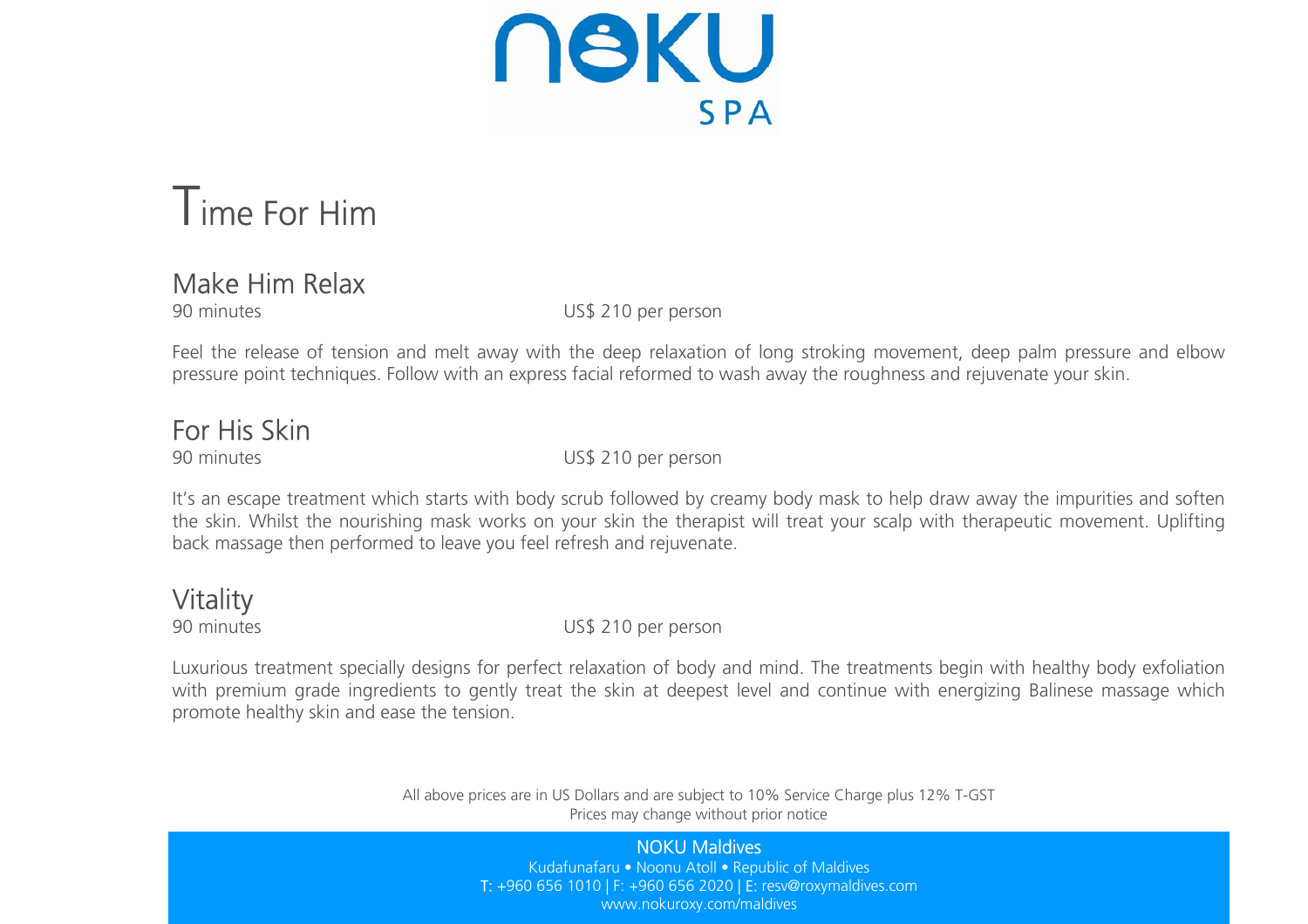**NSKU SPA** 

# Body Wrap & Cocoon Therapy

### Charcoal Body Wrap

60 Minutes US\$ 135 per person

This personalized body wrap is a tailor made experienced to nourish the skin and increase the effect and absorption of the wrap which beneficiary for the skin elasticity.

### Body Cocoon Therapy

60 minutes US\$ 135 per person

Aromatic wrap featuring yogurt, honey and tropical Asian flower essence purify the mind, body and revive the soul.







All above prices are in US Dollars and are subject to 10% Service Charge plus 12% T-GST Prices may change without prior notice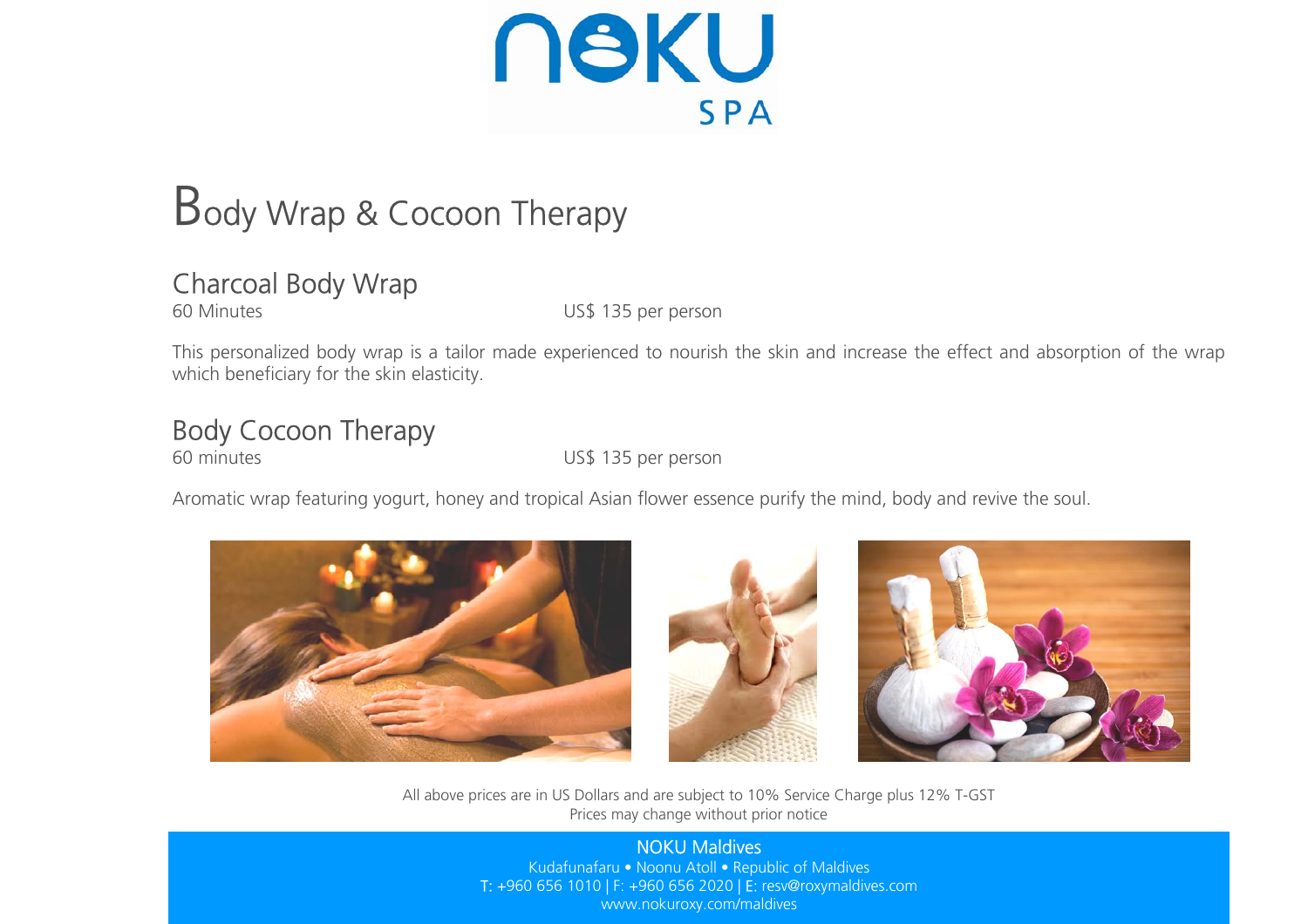

## Finger & Toe's Treat

### Manicure

60 minutes US\$ 80 per person

Treat your nails, couture your cuticle sand revive your hand and arms with a nourishing cream massage to restore natural moisture and soft your skin.

### Pedicure

75 minutes US\$ 85 per person

Restore your feet with our nail and cuticle care and enjoy the foot and lower leg massage to boost your circulation

\*\* Nail varnish is applied upon request\*\*







All above prices are in US Dollars and are subject to 10% Service Charge plus 12% T-GST Prices may change without prior notice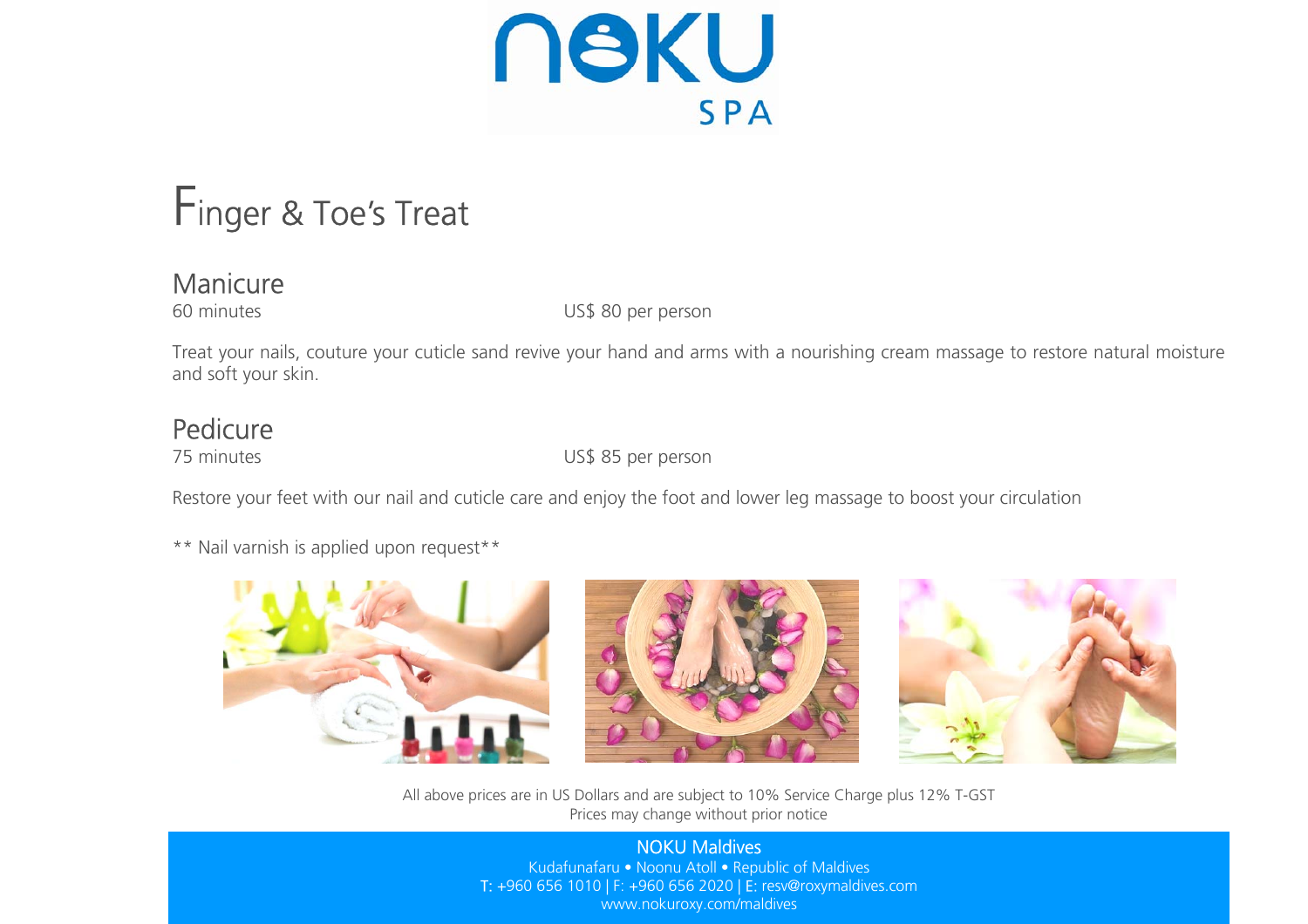**NSKU** SPA

# Beauty Wax

| Half Leg waxing [30 Minutes]   | <b>US\$ 50</b> |
|--------------------------------|----------------|
| Full leg waxing [60 Minutes]   | US\$ 100       |
| Under arm waxing [15 Minutes]  | <b>US\$45</b>  |
| Full Back Waxing [45 Minutes]  | US\$ 100       |
| Upper lips waxing [15 Minutes] | <b>US\$45</b>  |
| Bikini waxing [30 Minutes]     | <b>US\$ 50</b> |





All above prices are in US Dollars and are subject to 10% Service Charge plus 12% T-GST Prices may change without prior notice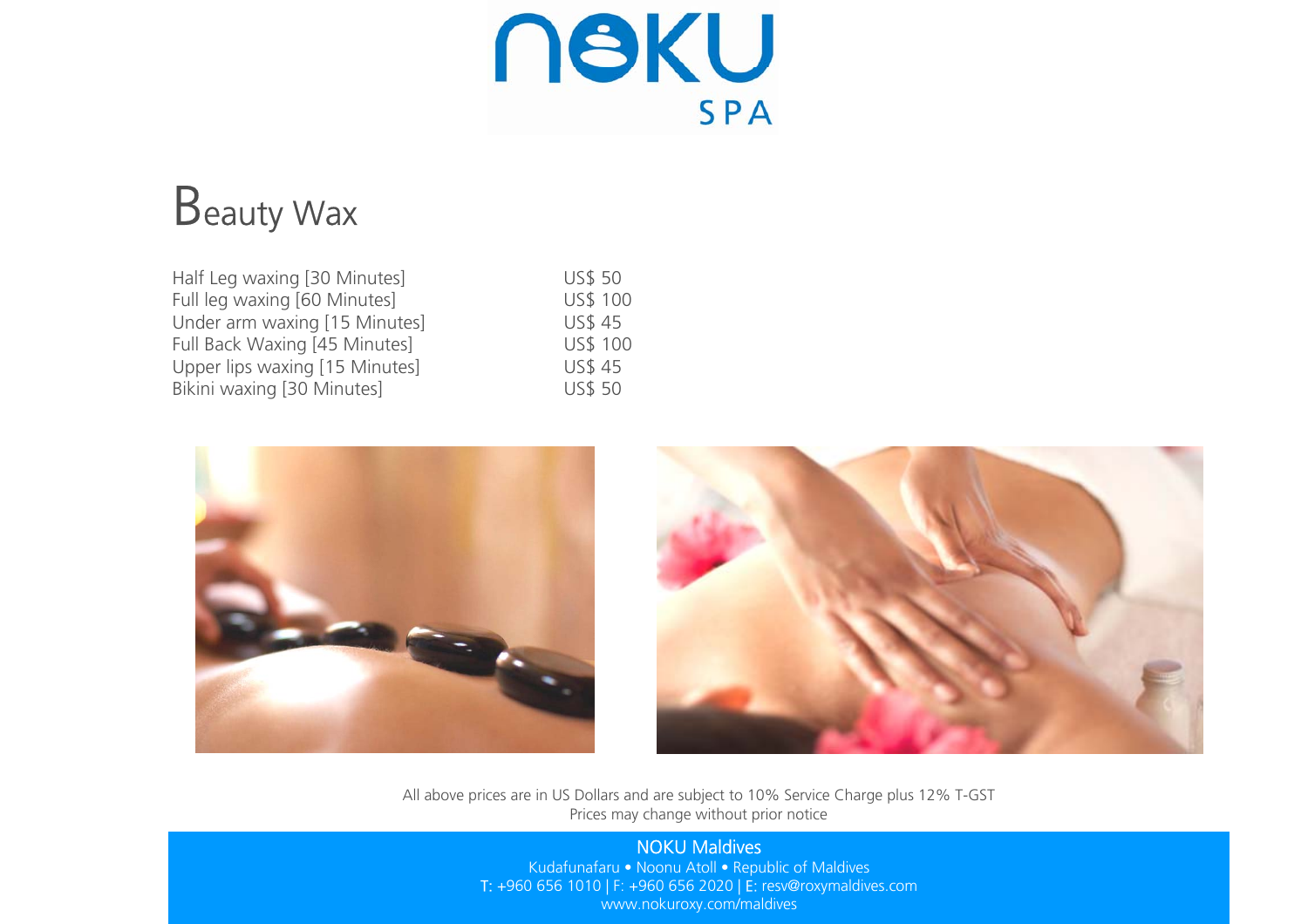**NSKU SPA** 

# Enhancement

### Head & Scalp Massage

30 Minutes US\$ 70 per person

This traditional scalp treatment using herbal oil with therapeutic touch is to nourish your scalp and hair.

### Aromatic Flower Bath

30 Minutes US\$ 70 per person

Slip into this therapeutic relaxing bath with your loved one and enjoy the peaceful moment.

### Body Scrub

30 minutes US\$ 70 per person

An exceptional way to smoothen while nourishes the skin with array of body polish. It's a perfect way addition before start another massage.

> All above prices are in US Dollars and are subject to 10% Service Charge plus 12% T-GST Prices may change without prior notice